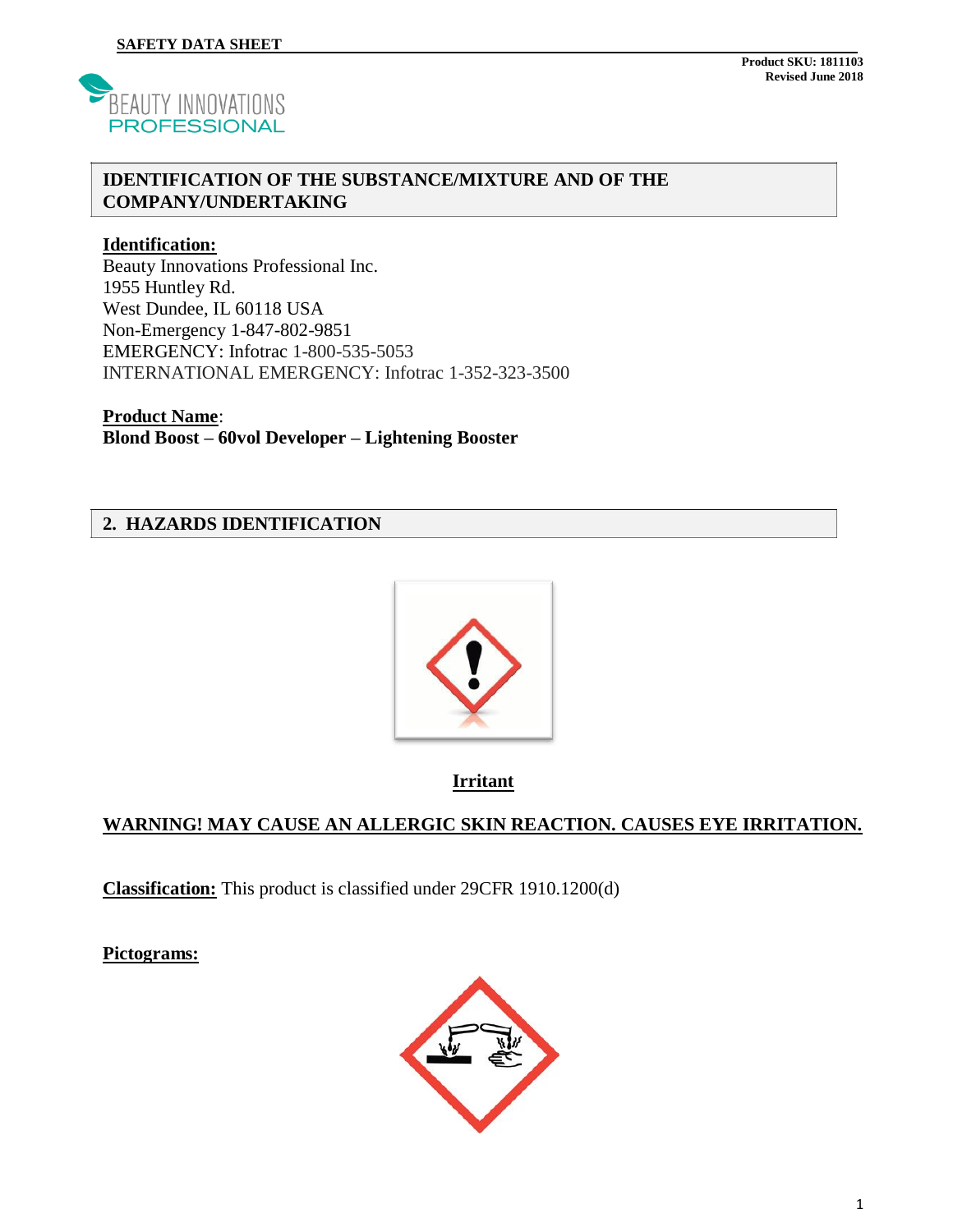#### **Precautionary Statements-Protection:**

Wear protective gloves and eye/face protection. Wash hands thoroughly after use.

### **Precautionary Statements-Response:**

**If inhaled**: Remove to fresh air and keep at rest in a position compatible for breathing.

**If in eyes:** Immediately flush with clean, cold water occasionally lifting eyelids. Seek medical attention if irritation develops.

**If on skin**: Wash thoroughly with soap and water. Contact a physician if irritation or rash occurs.

**If on clothing:** Remove contaminated clothing and wash area with soap and water. Consult a physician if irritation or rash occurs.

#### **Precautionary Statements-Storage:**

Keep container closed when not in use. Do not store near combustible materials. Store in a cool, dry place.

### **Precautionary Statements-Disposal:**

Disposal in accordance with Local, State, Federal Laws and Regulations

## **3. COMPOSITION/INFORMATION ON INGREDIENTS**

| <b>Description</b><br>(Raw Material Name) | <b>CAS</b><br>Number | $\frac{1}{2}$      | <b>OSHA</b><br>PEL              | <b>ACGIH</b><br><b>TLV</b><br>(TWA) | <b>OTHER LIMITS</b><br><b>RECOMMENDED</b> |
|-------------------------------------------|----------------------|--------------------|---------------------------------|-------------------------------------|-------------------------------------------|
| Water                                     | 7732-18-5            | To 100 N/A         |                                 | N/A                                 |                                           |
| Hydrogen Peroxide                         | 7722-84-1            | ${<}18$            | 1 parts per<br>million<br>(ppm) | 1 ppm $(1.4)$<br>mg/m(3)            |                                           |
| Ceteareth-15                              | 68439-49-6           | $<1-3$             | N/A                             | N/A                                 |                                           |
| Disodium Hydrogen<br>Phosphate            | 755-79-4             | $<0.3-$<br>$1.0\,$ | N/A                             | N/A                                 |                                           |
| Cetostearyl Alcohol                       | 67762-27-0           | $< 0.1 -$<br>0.4   | N/A                             | N/A                                 |                                           |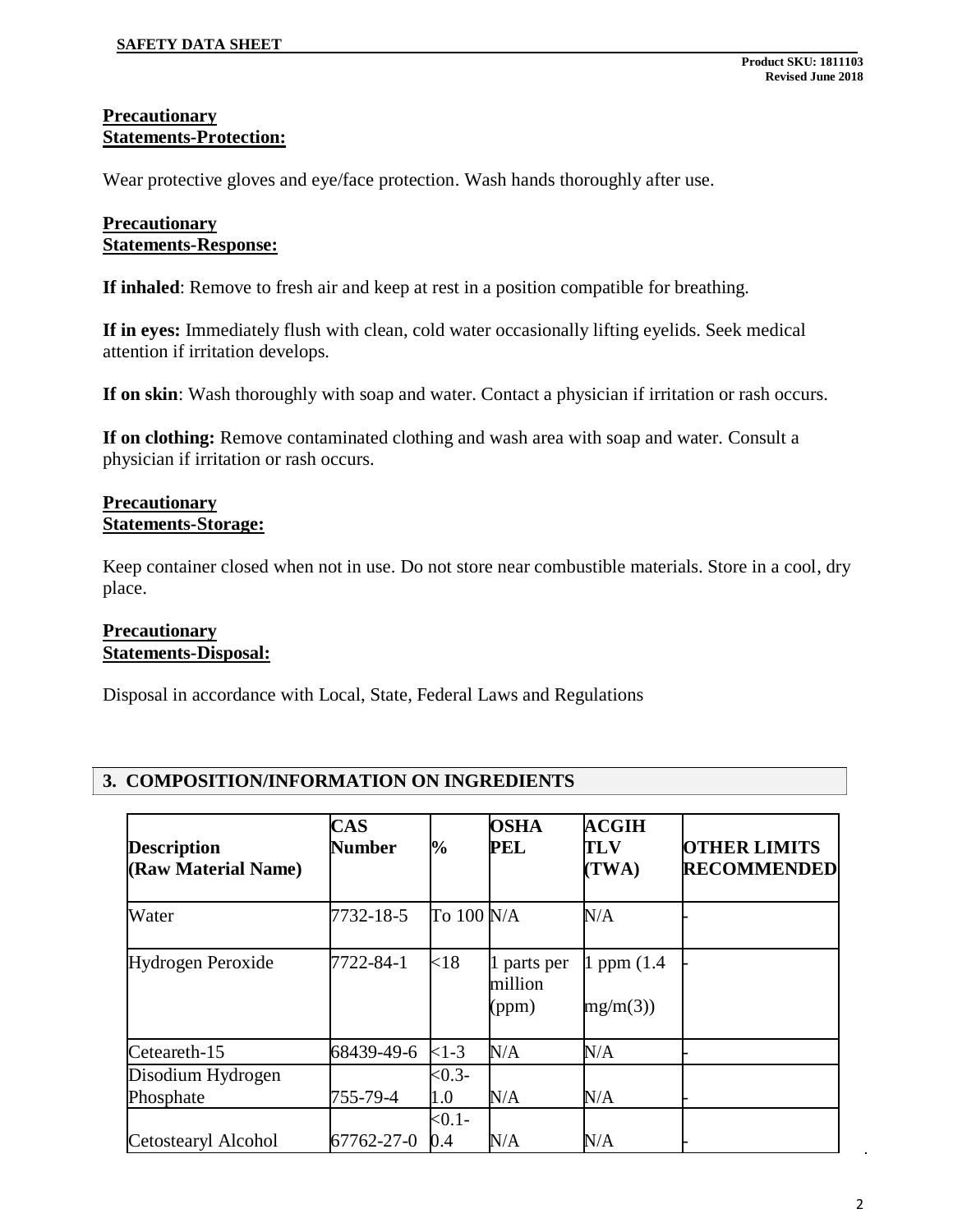The TWA exposure value is the average airborne concentration of a particular substance when calculated over a normal 8 hour working day for a 5 day working week. The STEL (Short Term Exposure Limit) is an exposure value that may be equaled (but should not be exceeded) for no longer than 15 minutes and should not be repeated more than 4 times per day . There should be at least 60 minutes between successive exposures at the STEL. The term "peak" is used when the TWA limit, because of the rapid action of the substance, should never be exceeded, even briefly.

## **4. FIRST AID MEASURES**

## **Threshold Limit value** N/A **Emergency and First Aid Procedures**

**1- Skin:** Discontinue use of product if irritation occurs. If discomfort persists, you should contact a physician.

**2 - Eyes:** Immediately flush with clean, cold water occasionally lifting eyelids. Seek medical attention if irritation develops.

**3 - Inhalation:** If respiratory irritation occurs, remove individual to fresh air.

**4 - Ingestion:** Accidental ingestion of product may necessitate medical attention. In case of accidental ingestion dilute with fluids (milk or water). Do not induce vomiting.

## **Potential Health effects**

**1- Skin irritant:** This product may be irritating to skin on contact. If irritation occurs following intended use or prolonged contact it is expected to be mild and transient.

**2- Inhalation:** Not expected to be irritating to the respiratory system. Not volatile therefore limited inhalation exposure anticipated.

**3- Eyes:** Causes eye irritation

**4- Ingestion:** Not considered a likely route of entry.

## **Repeated Exposure Effects**:

**Skin:** Overexposure may cause a skin reaction such as redness.

**Inhalation:** Not expected to be irritating to the respiratory system. Not volatile therefore limited inhalation exposure anticipated.

## **5. FIRE-FIGHTING MEASURES**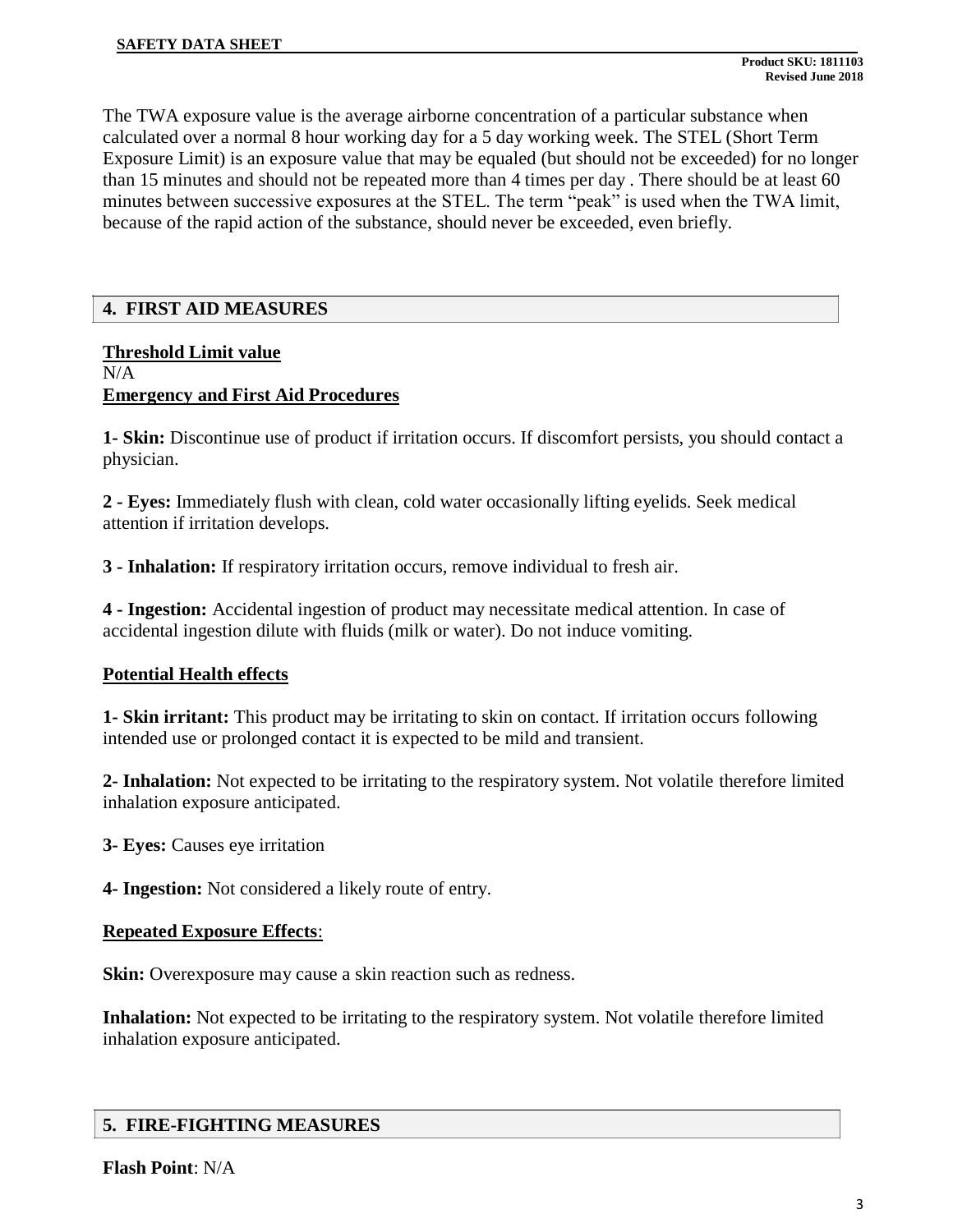**Flammable limits**: N/A

**Auto ignition Temperature**: N/A

**Combustibility**: N/A

**Extinguishing Media**: Carbon dioxide, dry chemical, foam, or water spray **Fire Fighting Procedures**: Contact emergency personnel. Use self-contained breathing apparatus and full protective gear, if large quantities of product are involved.

## **6. ACCIDENTAL RELEASE MEASURES**

### **Environmental Precautions**

Prevent run-off to sewers, streams or other bodies of water. If run-off occurs, notify proper authorities as required, that a spill has occurred**.**

### **Methods for cleaning up**

Absorb liquid with a floor absorbent or any other absorbent material.

## **7. HANDLING AND STORAGE**

### **Handling**

Wash hands thoroughly after handling. Containers of this material may be hazardous when emptied. Since emptied containers retain product residues (vapors liquids, and or/solids), all hazard precautions given the data sheet must be observed. Use proper grounding during product transfer as described in NFPA77. Do not store near high heat or open flames. Avoid breathing vapor or mist. Avoid contact with eyes, skin and clothing.

#### **Storage**

Keep container closed when not in use. Do not store near combustible materials. Store in a cool, dry place. Recommended container materials: Polyvinyl chloride (rigid PVC). Polyethylene. Polypropylene. Use adequate venting devices on all packages, containers and tanks and check correct operation periodically.

DO NOT confine product in un-vented vessels or between closed valves. Risk of overpressure and bursting due to decomposition in confines spaces and pipes. Polytetrafluroethylene (PTFE), Vanadium Steel: 316 stainless steel, passivated, Aluminum >99.5%, passivated, Aluminum Magnesium Alloys, passivated. Consult appropriate authorities regarding the storage requirements for liquid oxidizers e.g. NFPA 430

## **8. EXPOSURE CONTROLS/PERSONAL PROTECTION**

*Respiratory Protection:* Not applicable under normal conditions **Ventilation: Local Exhaust**: Recommended **Special**: None **Mechanical**: None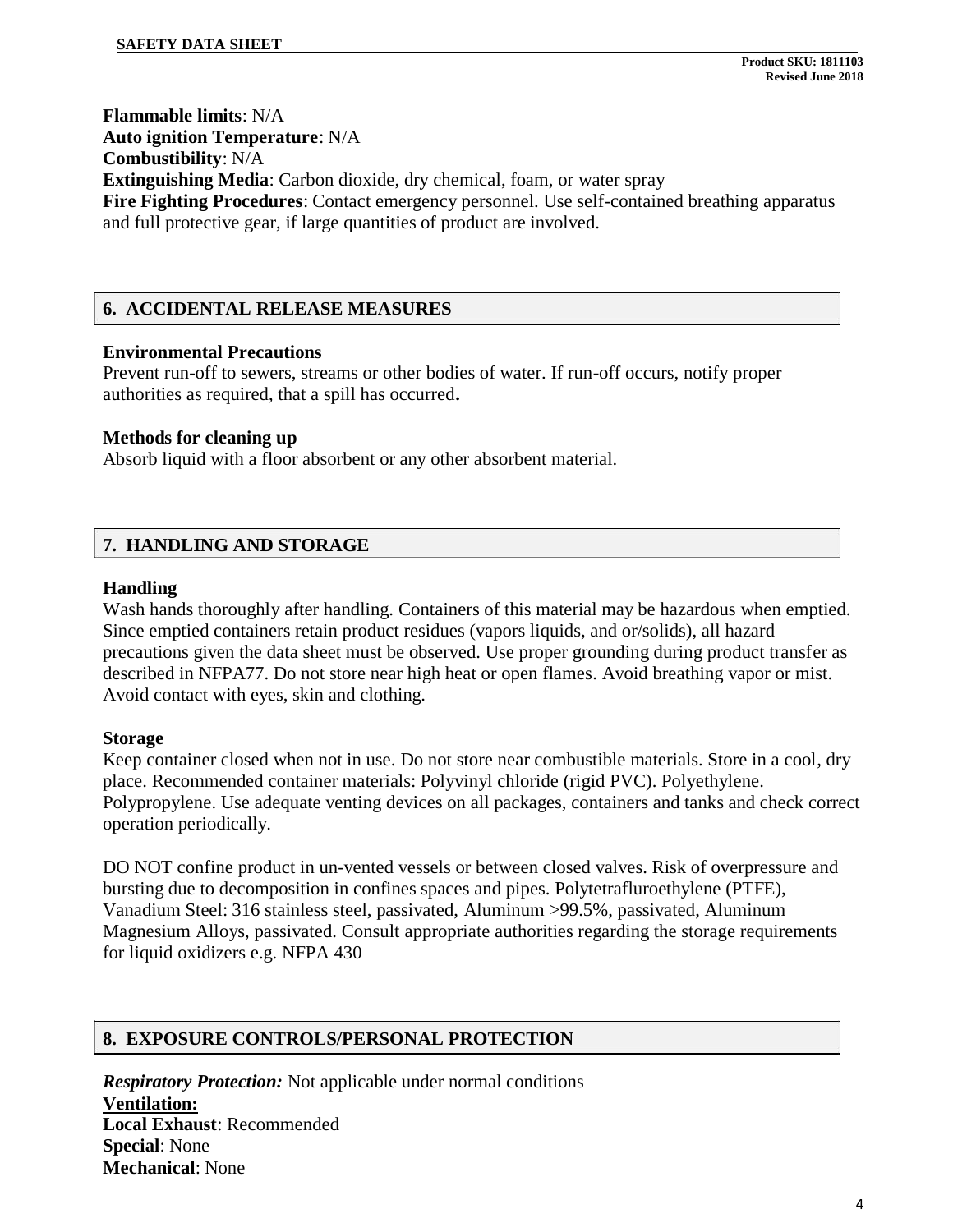**Other**: None **Skin Protection**: Resistant Plastic or rubber gloves. (optional) **Eye Protection:** Safety glasses or goggles. (optional)

## **9. PHYSICAL AND CHEMICAL PROPERTIES**

**Appearance**: Liquid **Color:** White **Odor:** Characteristic **pH:** 3.0 – 3.8 **Flashpoint:** N/A **Vapor Density** (AIR=1)**:** N/A **Melting Point:** N/A **Boiling Point:** >212°F (100°C) **Solubility in Water:** Slightly insoluble. **Voc:** Complies with Federal and State regulations for VOC content. **Specific Gravity:** 0.900 – 1.100 **Viscosity (cPs @ 20rpm):** 1,200 – 3,000

## **10. STABILITY AND REACTIVITY**

**Stability:** Stable **Conditions to avoid:** Direct Heat **Incompatibility** (Materials to avoid)**:** None **Hazardous Polymerization:** Does not occur **Hazardous Decomposition Products:** Unknown

#### **11. TOXICOLOGICAL INFORMATION**

**Chronic Effects:** Finished product not expected to have chronic health effects. **Target Organs:** No adverse health effects on target organs expected for finished product. **Carcinogenicity:** Not expected to be carcinogenic. **NTP:** No **IARC:** No **OSHA:** No

#### **12. ECOLOGICAL INFORMATION**

The product is expected to be safe for the environment at concentrations predicted under normal use and accidental spill scenarios. No further information available.

## **13. DISPOSAL CONSIDERATIONS**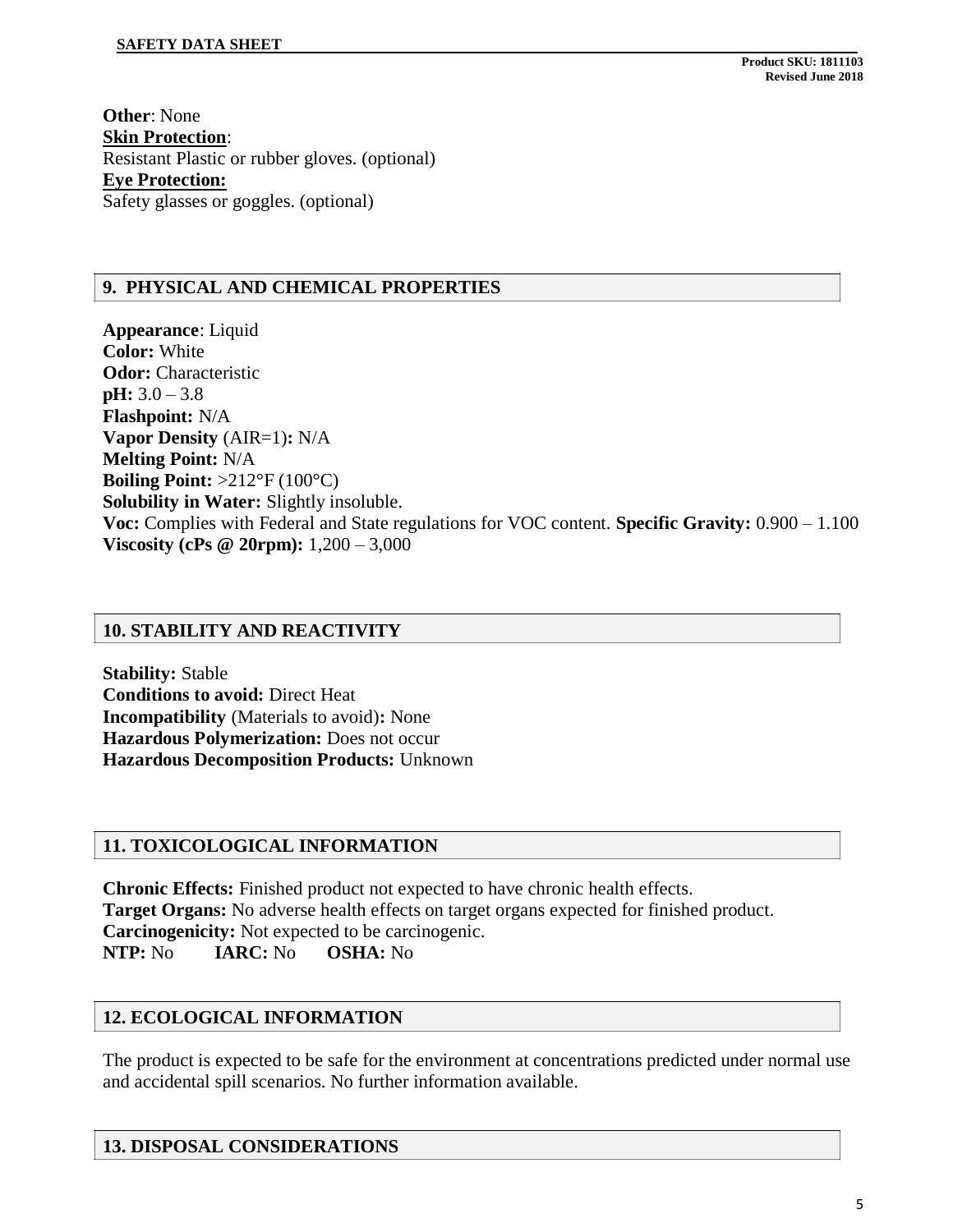Do not contaminate food or feed by storage or disposal. Do not reuse empty container. Wrap empty container and throw in trash collection. Dispose of according to federal, state, and local regulations regarding health, air, and water pollution.

| <b>14. TRANSPORT INFORMATION</b> |                                       |                                                                  |                                       |  |  |  |  |
|----------------------------------|---------------------------------------|------------------------------------------------------------------|---------------------------------------|--|--|--|--|
| <b>MODE</b>                      | <b>DOT</b>                            | <b>IMDG</b>                                                      | <b>IATA</b>                           |  |  |  |  |
| <b>UN NUMBER</b>                 | 2984                                  | 2984                                                             | 2984                                  |  |  |  |  |
| <b>Hazard Class</b>              | 5.1                                   | 5.1                                                              | 5.1                                   |  |  |  |  |
| <b>Proper Shipping Name</b>      | Hydrogen Peroxide<br>aqueous solution | Hydrogen Peroxide<br>aqueous solution                            | Hydrogen Peroxide<br>aqueous solution |  |  |  |  |
| <b>Packing Group</b>             | Ш                                     | Ш                                                                | Ш<br>Consumer                         |  |  |  |  |
| <b>Hazard Label</b>              | ORM-D   Oxidizer                      | <b>Consumer Commodity Consumer Commodity</b><br>ORM-D   Oxidizer | Commodity<br>ORM-D   Oxidizer         |  |  |  |  |
| <b>Placard</b>                   | <b>Consumer Commodity</b><br>ORM-D    | 2984                                                             | 2984                                  |  |  |  |  |
| <b>Emergency Information</b>     | <b>ERG N/A</b>                        |                                                                  |                                       |  |  |  |  |

## **15. REGULATORY INFORMATION**

This Material Safty Data Sheet MSDS has been prepared in compliance with OSHA Hazard Communication Standard, 29 CFR 1910-1200

The product described in this Material Safety Data Sheet is regulated under the Federal Food, Drug and Cosmetic Act and is safe to use as per directions on container.

#### **CERCLA reportable quantity (RQ):** None

# **SARA 313/302/304/311/312 Chemicals**

| Ingredient        | CAS#            | Level   | 313 | 302 | 304            | 311 | 212                |
|-------------------|-----------------|---------|-----|-----|----------------|-----|--------------------|
|                   |                 | $8\%$ - |     |     |                |     |                    |
| Hydrogen Peroxide | $7722 - 84 - 1$ | 8%      | Yes | Yes | N <sub>o</sub> | No  | $\overline{N}_{O}$ |

**Canada**: All ingredients are CEPA approved for import to Canada. This product has been classified in accordance with the hazard criteria of the Canadian Controlled Products Regulations (CPR) and this MSDS contains all information required by the CPR.

## **US States:**

*CA PROP 65:* This product is not subject to warning labeling under California Proposition 65

*State Right to know:* The following ingredients are present in the finished product and are listed on the following state right to know lists: